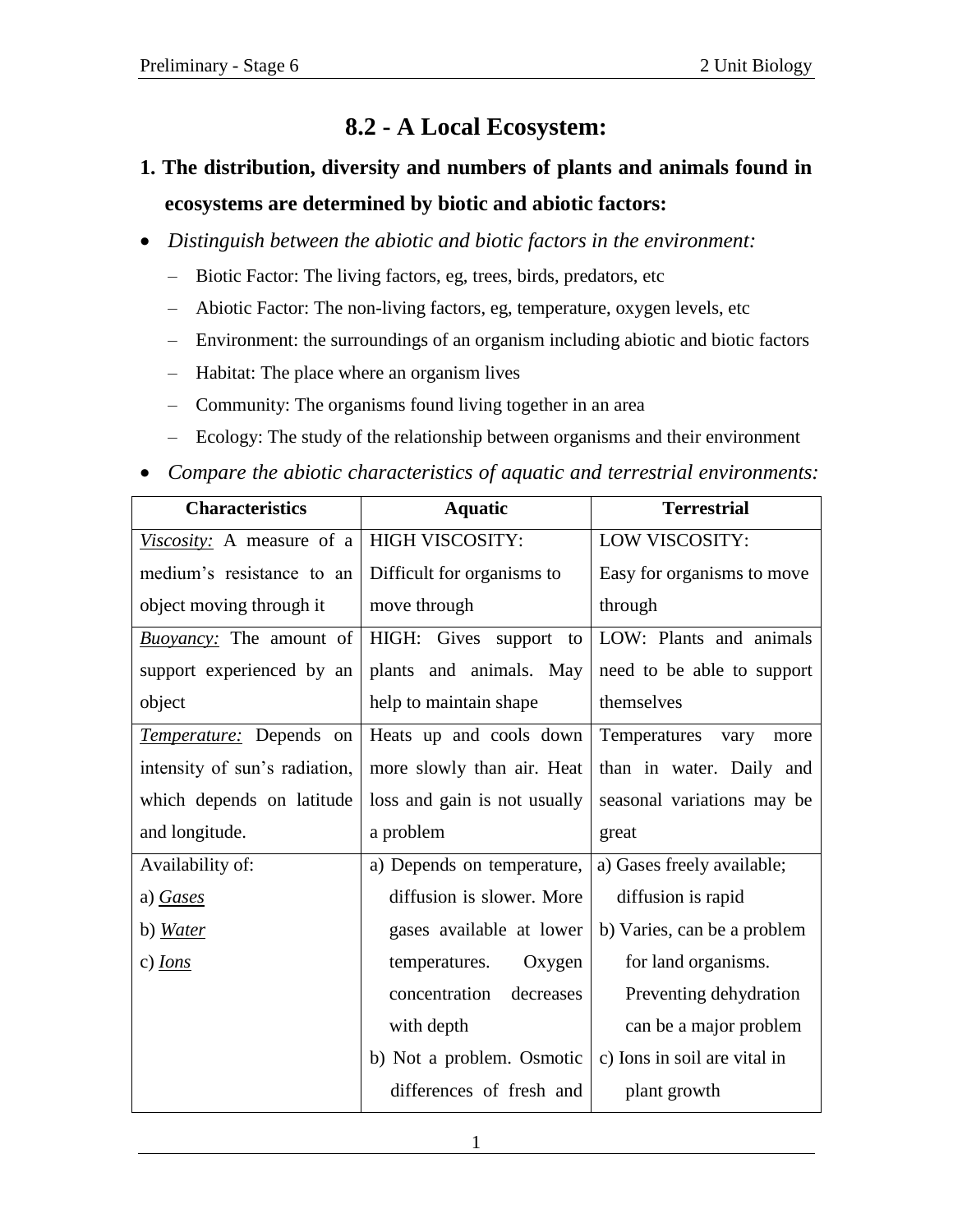|                                    | salt water are important              |                                   |
|------------------------------------|---------------------------------------|-----------------------------------|
|                                    | c) Saltwater - 35% of it is           |                                   |
|                                    | dissolved ions<br>(salts).            |                                   |
|                                    | Freshwater - low in ions              |                                   |
|                                    | Organisms must cope                   |                                   |
|                                    | with osmotic differences.             |                                   |
| Light penetration:                 | with<br>Decreases                     | depth. Plenty of light available. |
|                                    | availability<br>Affects<br>of         | Dense plant growth can            |
|                                    | plants in water                       | affect light. Very important      |
|                                    |                                       | for plant growth                  |
| <i>Pressure variation:</i>         | Pressure varies with depth. Decreases | with<br>height                    |
|                                    | Increased<br>depth<br>has             | above sea level. Little effect    |
|                                    | pressure, Few<br>increased            | on most organisms.                |
|                                    | organisms<br>live<br>at<br>great      |                                   |
|                                    | depths                                |                                   |
| Availability and type of           | dwellers<br><b>Bottom</b><br>are      | Amount and type of soil is        |
| <b>Substrates:</b> Different types | affected. Free swimming               | important for plants. Soil is     |
| of rocks, soils and sands          | and surface level organisms           | also important in providing       |
| and other materials from           | are less affected. Turbidity          | habitats for ground dwellers      |
| rocks. Vary in their mineral       | or water affects abundance            | animals<br>live<br>that<br>and    |
| and nutrient levels                |                                       | underground. The slope and        |
|                                    |                                       | rockiness of the land is          |
|                                    |                                       | important                         |
| <b>Strength of Natural Forces:</b> | Tide, currents, waves may             | Winds and rain vary in            |
|                                    | vary                                  | depth                             |
| <b>Availability of Shelter and</b> | required<br><b>Not</b><br>for<br>all  | animals<br>Most<br>require        |
| <u>Space:</u>                      | organisms. Substrate, rocks,          | shelter. Some plants require      |
|                                    | vegetation and coral reefs            | shelter. Space is important       |
|                                    | provide shelter. Space is             | for<br>organisms<br>requiring     |
|                                    | important<br>for<br>animal            | territory, shelter or nesting     |
|                                    | requiring territory                   | sites.                            |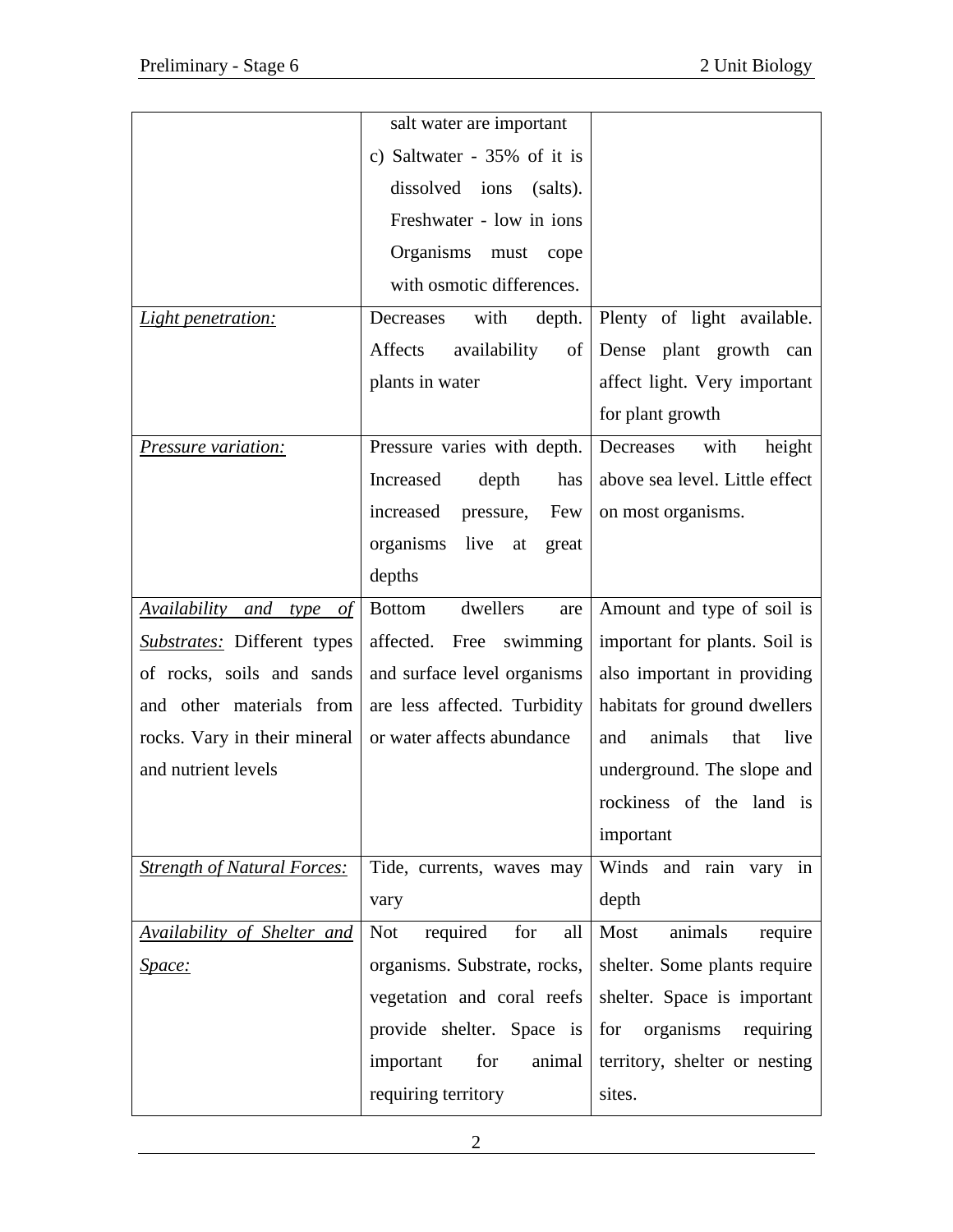- *Identify factors determining the distribution and abundance of a species in each environment:*
	- DISTRIBUTION
		- Where an organism is found in an environment
		- It is usually uneven throughout the ecosystem
		- Organisms are found where abiotic and biotic factors favour them
		- Organisms are distributed where:
			- $\triangleright$  Survival rate is high
			- $\triangleright$  Predation is low
			- $\triangleright$  Requirements for survival are met
	- ABUNDANCE:
		- How many organisms in an ecosystem
		- Not the same throughout environment
		- Changes over time:
			- $\triangleright$  Increases due to births and immigration
			- $\triangleright$  Decreases due to deaths and emigration
	- Abiotic Factors Affecting Distribution and Abundance:
		- **Light**
		- **Strength of wind**
		- **Rainfall**
		- **Temperature variations**
		- **Topography**
		- Tides, currents and waves
		- Water (amount, salinity, pH)
		- **Substrate**
		- **Space and shelter**
		- $\bullet$  Oxygen
	- Biotic Factors Affecting Distribution and Abundance:
		- Availability of food
		- Number of competitors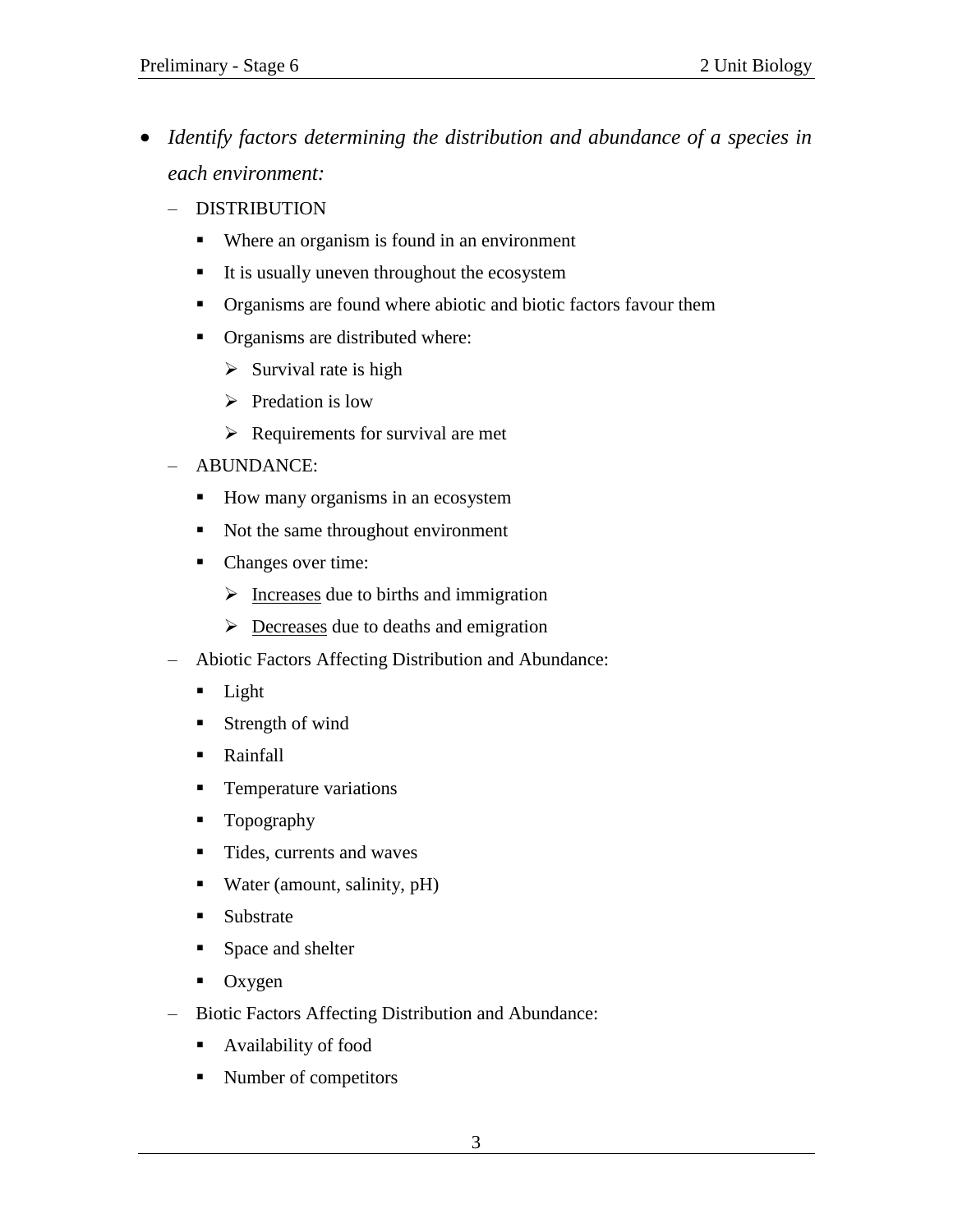- Number of mates available
- Number of predators
- Number and variety of disease causing organisms
- *Describe the roles of photosynthesis and respiration in ecosystems:*
	- Energy needed to sustain ecosystems is obtained from the sun
	- This energy is captured by plants during photosynthesis
	- Photosynthesis uses  $CO<sub>2</sub>$  and water to make food all organisms rely on this
	- Respiration is the process by which cells obtain energy
	- Organic molecules are broken down and energy is produced
	- The organic molecules needed for respiration come from photosynthesis
	- It all relies on the sun
	- Energy is never recycled it requires constant input
	- Photosynthesis powers ecosystems.
- *Identify uses of energy by organisms:*
	- Synthesis of complex molecules (lipids, proteins, carbohydrates, etc)
	- Growth of cells (includes differentiation, division, elongation, etc)
	- Repair and maintenance of old or damaged cells
	- Active transport of materials across cell membranes
	- Functioning of special cells that need extra energy (nerves, muscles, kidney, etc)
	- Transport or materials within ecosystems (eg, phloem, circulatory systems, etc)
- *Identify the general equation for aerobic cellular respiration and outline this as a summary of a chain of biochemical reactions:*
	- All living things need energy to remain alive
	- Respiration is the breakdown of glucose with oxygen to release energy
	- Carbon dioxide and water are produced as waste products
	- $-$  Glucose + Oxygen  $\rightarrow$  Carbon Dioxide + Water + Energy
	- Aerobic means requiring oxygen
	- The energy is held in the glucose bonds; when they are broken, energy is released.
	- Respiration involves around 50 different reactions, each catalysed by a different enzyme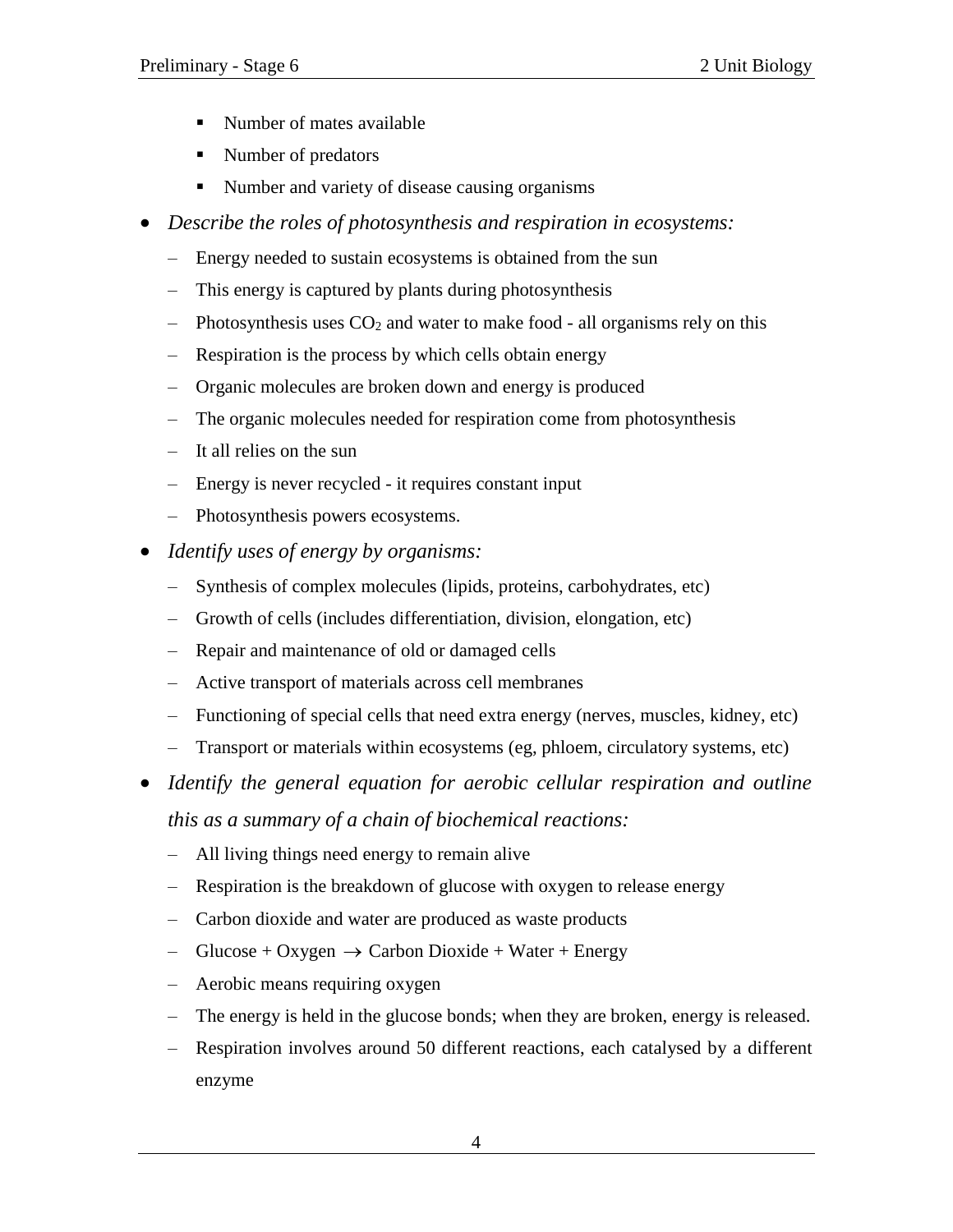- ATP:
	- Adenosine triphosphate (one adenosine attached to three phosphate groups)
	- This is the energy carrier is all cells
	- The energy produced by respiration is kept in these molecules
	- The energy is stored in the phosphate bonds
	- ADP (adenosine diphosphate) + P (phosphate)  $\xrightarrow{ENERGY}$  ATP
- For every glucose molecule, 38 ATP molecules are produced
- $-$  ADP + P + Glucose + Oxygen  $\rightarrow$  Carbon dioxide + Water + ATP
- $-$  38ADP + 38P + C<sub>6</sub>H<sub>12</sub>O<sub>6</sub> + 6O<sub>2</sub>  $\rightarrow$  6CO<sub>2</sub> + 6H<sub>2</sub>O + 38ATP
- There are 2 stages in Respiration:
	- **Glycolysis:** 
		- $\triangleright$  Occurs in cytoplasm
		- $\triangleright$  Splits the 6-carbon glucose into two 3-carbon molecules (pyruvate C<sub>3</sub>)
		- $\geq 2$  ATP molecules are gained
		- $\triangleright$  Does NOT require oxygen
	- $\blacksquare$  Kreb's Cycle:
		- $\triangleright$  Occurs in the mitochondria
		- $\triangleright$  Pyruvate is broken down into water and CO<sub>2</sub>
		- $\geq$  36 ATP molecules are gained
		- $\triangleright$  Oxygen is required
- *Process and analyse information obtained from a variety of sampling studies to justify the use of different sampling techniques to make population estimates when total counts cannot be performed:*
	- A population is a group of similar organisms living in a given area as a time
	- Populations can never be 100% accurately counted; this is because of the difficulty of describing in detail large areas. Also it would be too time-consuming and damaging to the environment
	- Populations are estimated using *sampling techniques*. These make an estimate, which is roughly accurate of the population.
	- Measuring Distribution:
		- A *transect* is used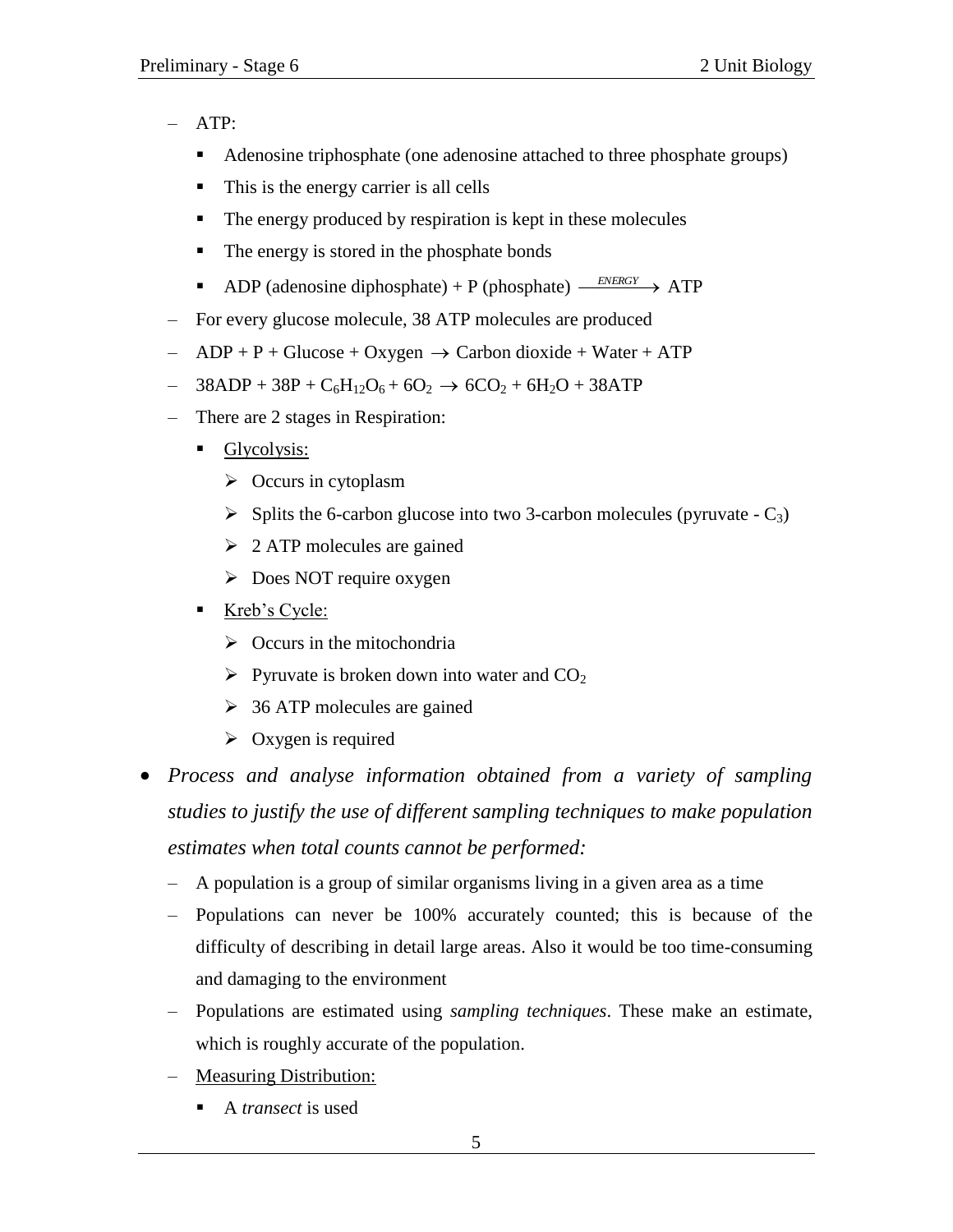- This a narrow strip that is placed across the area being studied from one end to another
- The organism on the strip, from one end to another, are recorded and this represents the distribution of organisms for that area
- Measuring Abundance:
	- Plants:
		- $\triangleright$  The quadrat method is used
		- Method: quadrats (squares of a fixed area) are placed randomly in an area.
		- $\triangleright$  The abundance of the organism in that area is measured
		- $\triangleright$  Using the formula below, the abundance can be estimated:

| Number in Sample | Number in Population |
|------------------|----------------------|
| Area in Sample   | Area in Population   |

- **Animals** 
	- $\triangleright$  Quadrat method can't be used, as animals move around
	- $\triangleright$  Capture recapture method is used instead:

Number Captured × Number Recaptured  $Abundance =$ Number Marked in Recaptured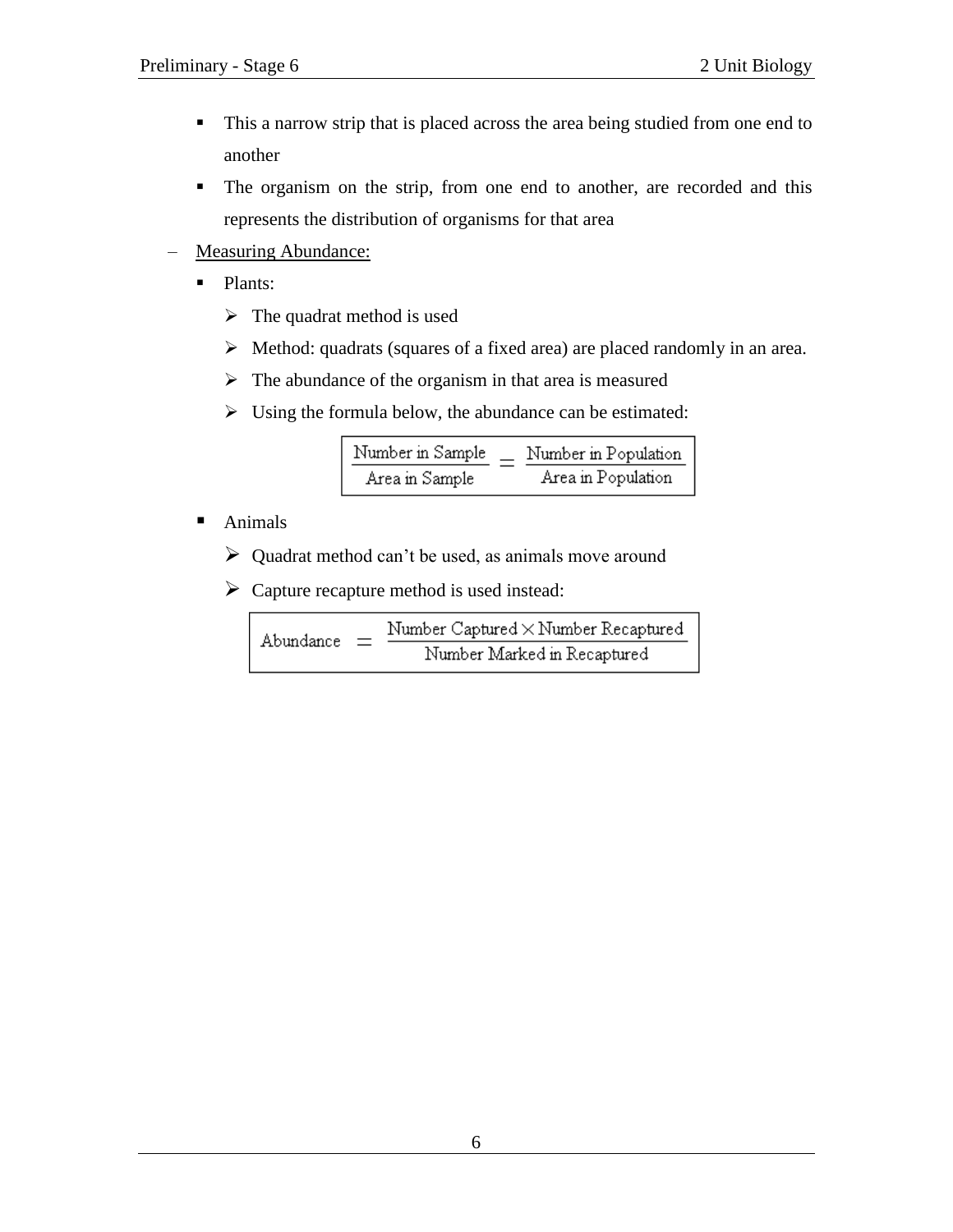## **2. Each local aquatic or terrestrial ecosystem is unique:**

- *Examine trends in population estimates for some plant and animals species within and ecosystem:*
	- Area Studied: Grey Mangrove forest at Homebush Bay:
	- As the water level rose, the amount of mangrove seedlings decreased, but the amount of semaphore crabs increased
	- As the water level reduced, the amount of mangrove seedlings increased, but the amount of semaphore crabs decreased
	- This pointed out that mangrove seedlings do not prefer to be covered in water, while crabs do
- *Outline factors that affect numbers in predator and prey population in the areas studied:*
	- The amount of food available
	- The salinity of the water
	- The amount of water available
	- Etcetera, etcetera, etcetera…
- *Identify examples of allelopathy, parasitism, mutualism and commensalism in an ecosystem and the role of organisms in each type of relationship:*
	- Allelopathy:
		- This is the production by a plant of specific chemicals (allelo-chemicals) which inhibit the growth of other plants around it
		- The example studied was the Casuarina. Its leaves contain allelo-chemicals, so as they dropped to the floor, they released the chemicals, preventing the growth of other plants in the area
	- Parasitism:
		- This is a relationship between two organisms where one benefits at the expense of the other organism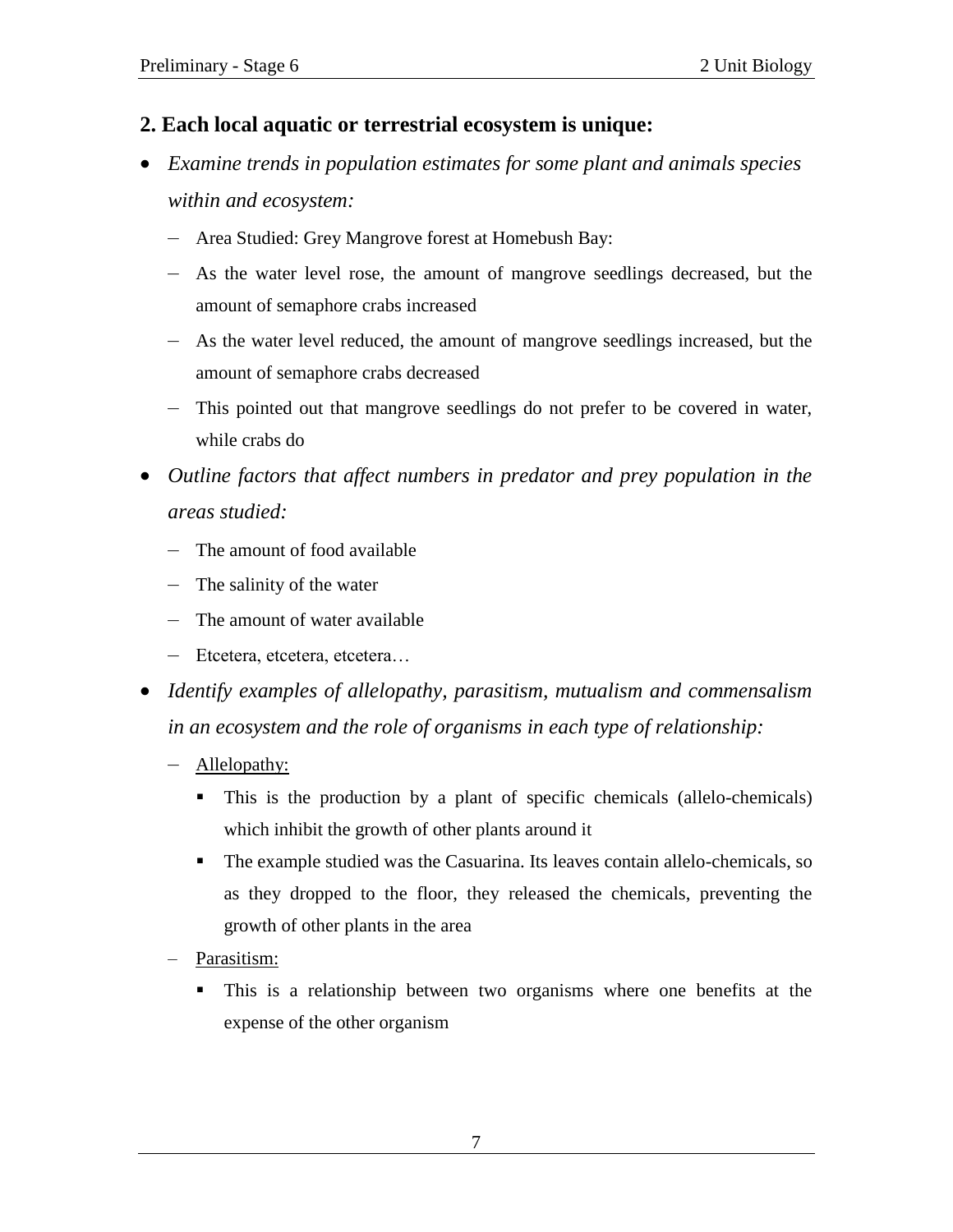- The example studied was the pimple wasp. It lays its eggs on the leaves of the mangrove. The larvae eat through the leave when they hatch and the leaf is damaged
- Mutualism:
	- A relationship between two organisms where both of them benefit
	- The example studied was lichen. This consists of a fungus and an alga joined together. The fungi provides structure and the alga provides food
- Commensalism:
	- A relationship between 2 organisms where only one benefits, and the other get no harm and no benefit
	- The example studied is the golden orb-weaving spider and the dewdrop spider. The weaving spider makes a web, and catches its prey with it. It leaves scraps behind. The dewdrop spider eats the leftovers.
- *Describe the role of decomposers in ecosystems:*
	- Decomposers are the rubbish cleaners of the ecosystems
	- They feed on the left overs of other organisms, dead organisms and decaying organisms and their wastes.
	- They enable the materials of decomposition available to plants
	- They keep the biomass in circulation.
- *Explain trophic interactions between organisms in an ecosystem using food chains, food webs and pyramids of biomass and energy:*
	- Trophic interactions are feeding relationships between organisms
	- A FOOD CHAIN represents the flow of energy from one living thing to the next
	- Food chains start with producers (plants), which are eaten by herbivores, which are eaten by carnivores.
	- The first consumer is the organism that eats the first other organism. It is usually a herbivore
	- FOOD WEBS are a complex set of interacting food chains within an ecosystem
	- Ecosystems are composed of food webs, not just food chains.
	- At every step of a food chain, energy is lost
	- It is lost as heat, and wastes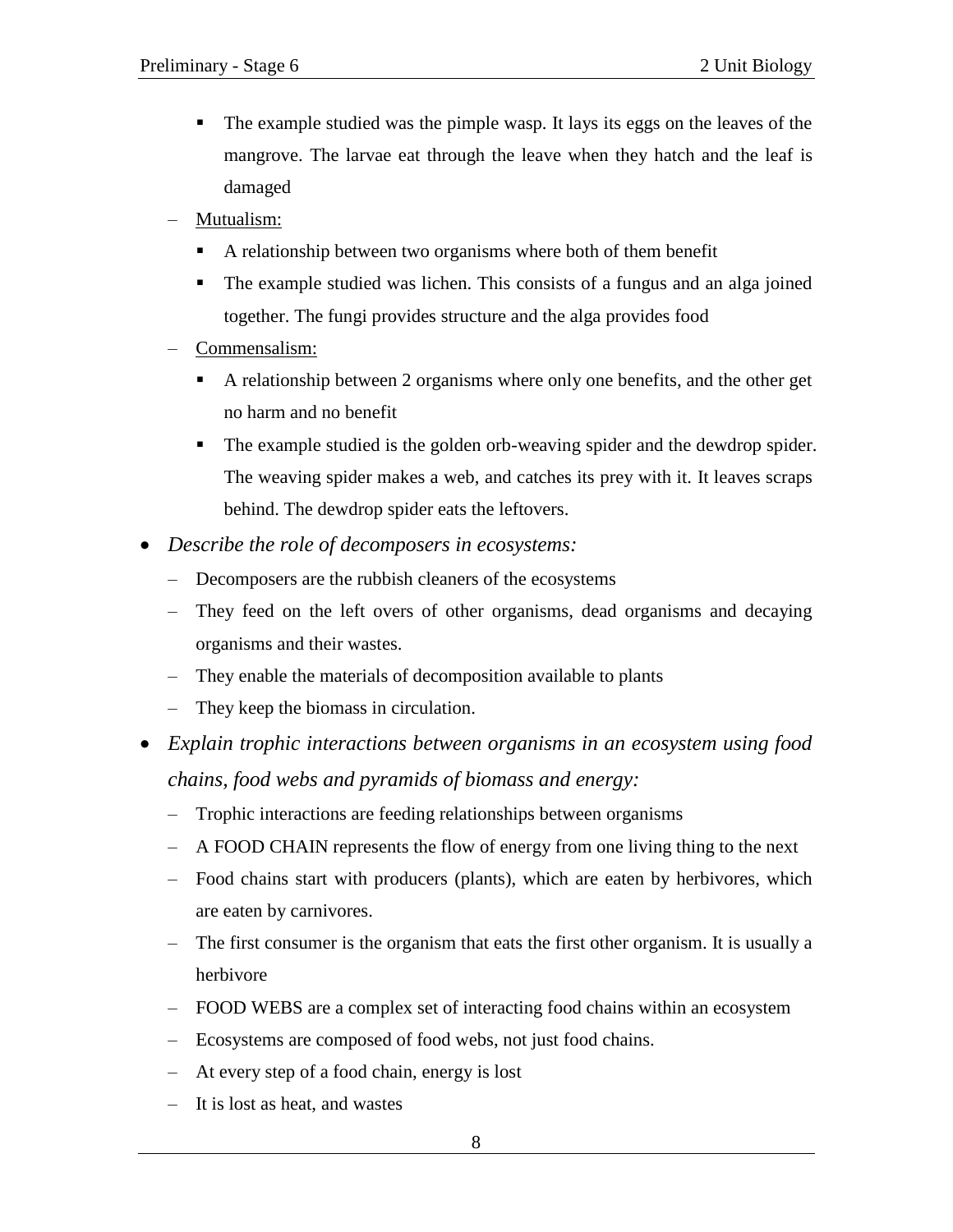- This is represented in an energy pyramid, as the lowest level is the biggest, and the levels shrink as they go up
- At every step of the food chain, biomass (mass of organisms) is lost
- Biomass is lost as undigested material and wastes
- This is also shown in a biomass pyramid
- Biomass pyramids and energy pyramids are usually similar in ecosystems
- *Define the term adaptation and discuss the problems associated with inferring characteristics of organisms as adaptations for living in a particular habitat:*
	- An adaptation is a feature of a organism that makes it well suited to its environment and its lifestyle
	- Adaptations can be:
		- Structural: A physical characteristic relating to the structure of an organism
		- **Physiological: Relating to the way an organism functions**
		- Behavioural: How an organism relates to it environment
	- Adaptations are always genetic; they are the result of natural selection
	- Problems associated with inferring characteristics of organisms include:
		- If you do not know the environment an organism lives in, then saying a characteristic is an adaptation is just guesswork
		- Sometimes, organisms gain features that are advantageous to its survival, but are a result of the organism's live experience. This is not an adaptation, as adaptations are always genetically based
- *Identify some adaptations of living things to factors in their environment:*
	- Some frogs burrow into soils to prevent drying out
	- Marsupial hopping mice have deep burrow to keep cool
	- Kangaroos have internal respiratory organs
	- Etcetera, etcetera, etcetera…
- *Describe and explain the short-term and long-term consequences on the ecosystem of species competing for resources:*